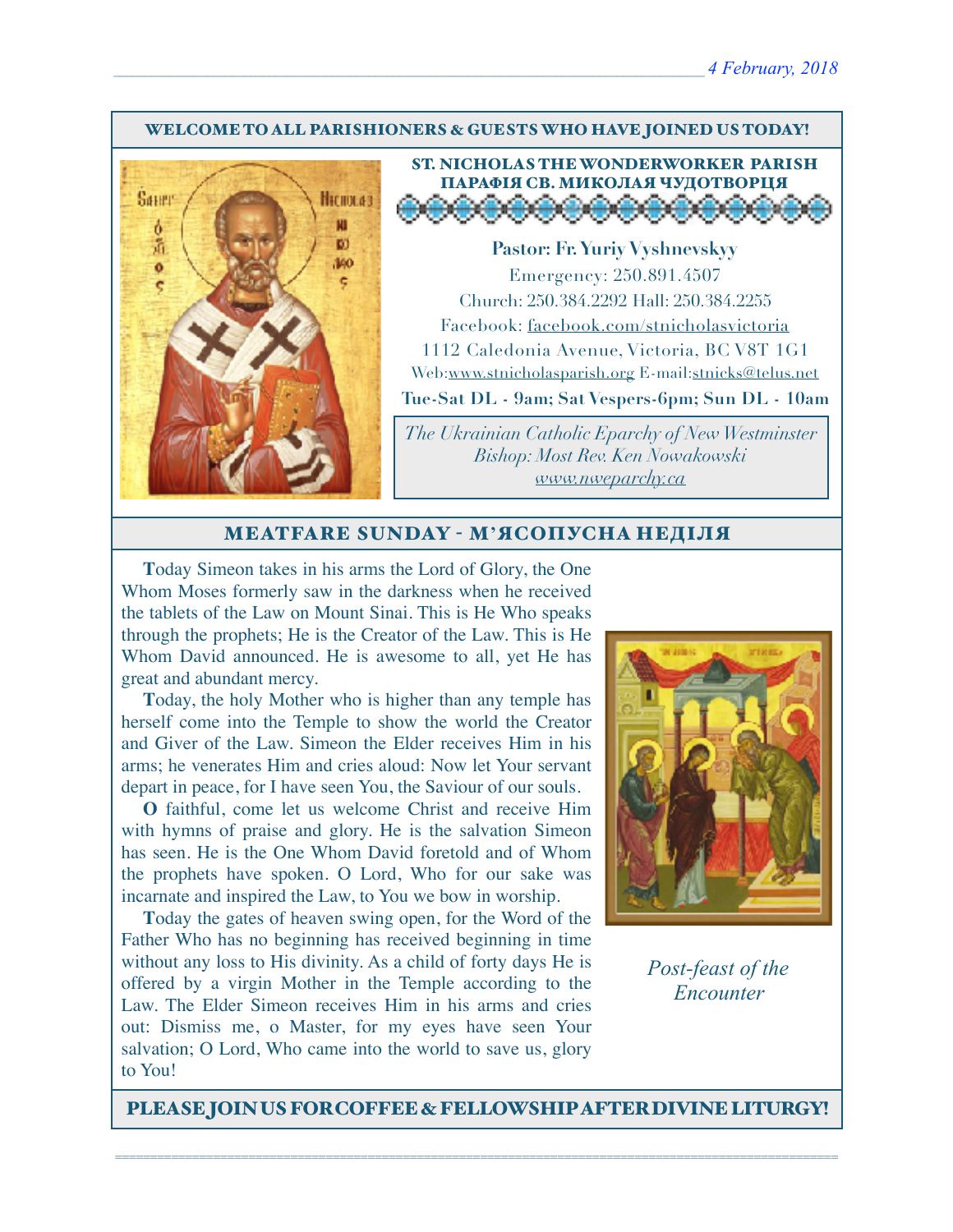| <b>SUNDAY HYMNS</b>                                                                                                                                                                                                                                                                                                                                                                                                                    |                      |                                                                         |                                                                                                                                                                                              |                                                         |         |  |  |
|----------------------------------------------------------------------------------------------------------------------------------------------------------------------------------------------------------------------------------------------------------------------------------------------------------------------------------------------------------------------------------------------------------------------------------------|----------------------|-------------------------------------------------------------------------|----------------------------------------------------------------------------------------------------------------------------------------------------------------------------------------------|---------------------------------------------------------|---------|--|--|
| <b>OPENING HYMN</b>                                                                                                                                                                                                                                                                                                                                                                                                                    |                      | В Страсі I Покорі / We Are Gathered Here to Worship pg. 234-235         |                                                                                                                                                                                              |                                                         |         |  |  |
| <b>COMMUNION HYMN</b>                                                                                                                                                                                                                                                                                                                                                                                                                  |                      | Витай Між Нами / With Solemn Greeting pg. 244-245                       |                                                                                                                                                                                              |                                                         |         |  |  |
| <b>CLOSING HYMN</b>                                                                                                                                                                                                                                                                                                                                                                                                                    |                      | When You Shall Come pg. 1004 (from Anthology)                           |                                                                                                                                                                                              |                                                         |         |  |  |
| Please join us today in singing our Sunday hymns!                                                                                                                                                                                                                                                                                                                                                                                      |                      |                                                                         |                                                                                                                                                                                              |                                                         |         |  |  |
| <b>SUNDAY &amp; DAILY SCHEDULE</b>                                                                                                                                                                                                                                                                                                                                                                                                     |                      |                                                                         |                                                                                                                                                                                              |                                                         |         |  |  |
| SUNDAY, February 4                                                                                                                                                                                                                                                                                                                                                                                                                     |                      | Divine Liturgy - for the Parishioners of St Nicholas Parish<br>10:00 AM |                                                                                                                                                                                              |                                                         |         |  |  |
| MONDAY, February 5                                                                                                                                                                                                                                                                                                                                                                                                                     |                      | <b>NO SERVICES</b>                                                      |                                                                                                                                                                                              |                                                         |         |  |  |
| TUESDAY, February 6                                                                                                                                                                                                                                                                                                                                                                                                                    |                      |                                                                         |                                                                                                                                                                                              | Divine Liturgy of St. John Chrysostom                   |         |  |  |
| <b>WEDNESDAY, February 7</b>                                                                                                                                                                                                                                                                                                                                                                                                           |                      | Divine Liturgy of St. John Chrysostom                                   |                                                                                                                                                                                              |                                                         | 9:00 AM |  |  |
| <b>THURSDAY, February 8</b>                                                                                                                                                                                                                                                                                                                                                                                                            |                      | Divine Liturgy of St. John Chrysostom                                   |                                                                                                                                                                                              |                                                         | 9:00 AM |  |  |
| FRIDAY, February 9                                                                                                                                                                                                                                                                                                                                                                                                                     |                      | Divine Liturgy of St. John Chrysostom                                   |                                                                                                                                                                                              |                                                         | 9:00 AM |  |  |
| SATURDAY, February 10                                                                                                                                                                                                                                                                                                                                                                                                                  |                      |                                                                         |                                                                                                                                                                                              | Divine Liturgy of St. John Chrysostom<br><b>Vespers</b> |         |  |  |
| SUNDAY, February 11                                                                                                                                                                                                                                                                                                                                                                                                                    |                      | Divine Liturgy - for the Parishioners of St Nicholas Parish             |                                                                                                                                                                                              | 10:00 AM                                                |         |  |  |
| Please Note: to request a Divine Liturgy for a special intention, please see Fr. Yuriy to arrange for it!                                                                                                                                                                                                                                                                                                                              |                      |                                                                         |                                                                                                                                                                                              |                                                         |         |  |  |
| <b>SUNDAY EPISTLE READERS</b>                                                                                                                                                                                                                                                                                                                                                                                                          |                      |                                                                         |                                                                                                                                                                                              |                                                         |         |  |  |
| <b>DATE</b>                                                                                                                                                                                                                                                                                                                                                                                                                            | <b>READING</b>       |                                                                         | <b>UKRAINIAN</b>                                                                                                                                                                             | <b>ENGLISH</b>                                          |         |  |  |
| SUNDAY, February 4                                                                                                                                                                                                                                                                                                                                                                                                                     | 1 Cor. 8:8-9:2       |                                                                         | Motria Koropecky                                                                                                                                                                             | <b>Bryan Melnyk</b>                                     |         |  |  |
| SUNDAY, February 11                                                                                                                                                                                                                                                                                                                                                                                                                    | Rm. 13:11-14:4       |                                                                         | Yuliya Pelekhata                                                                                                                                                                             | Peter Iwanuck                                           |         |  |  |
| SUNDAY, February 18                                                                                                                                                                                                                                                                                                                                                                                                                    | Heb. 11:24-26; 32-40 |                                                                         | Glikeria Iwanuck                                                                                                                                                                             | Zoe MacGillivray                                        |         |  |  |
| SUNDAY, February 25                                                                                                                                                                                                                                                                                                                                                                                                                    | Heb. 1:10-2:3        | Andrij Pelekhatyi<br>Mattea Huculak                                     |                                                                                                                                                                                              |                                                         |         |  |  |
| Thank you, Epistle readers, for your service in proclaiming God's Word!                                                                                                                                                                                                                                                                                                                                                                |                      |                                                                         |                                                                                                                                                                                              |                                                         |         |  |  |
| PARISH COUNCIL EXECUTIVE                                                                                                                                                                                                                                                                                                                                                                                                               |                      |                                                                         | <b>PASTORAL MINISTRY &amp; HOLY MYSTERIES</b>                                                                                                                                                |                                                         |         |  |  |
| SECRETARYCindy Lazaruk - 778.677.9072<br>FINANCIAL SECRETARYDavid Newberry - 250.598.8197<br>FUNDRAISING/HALL RENTALRobert Herchak - 250.386.7872<br>MAINTENANCEMurray Chapman - 250.658.4769<br>LITURGICAL COMMITTEEMotria Koropecky - 250.658.3051<br>MEMBER AT LARGELiliia Palyvoda - 250.857.1683<br>VIBRANT PARISHDarlene DeMerchant - 250.727.3837<br>$R_{\text{c}}$ and $R_{\text{c}}$ W/H <sub>2</sub> . I contra a homical is |                      |                                                                         | BAPTISMSby appointment<br>MARRIAGESsix months notice should<br>be given to the parish priest, and he should be<br>contacted before any other arrangements are made<br>FUNERALSby appointment |                                                         |         |  |  |

**Bequests & Wills:** Leaving a bequeath is a process of giving a donation through your will. It is simply a distribution from your estate to a charitable organization through your last will and testament. It can be as small or as large a donation as you wish. It is important that you talk to your lawyer about the process. In your kindness please remember St Nicholas the Wonderworker Ukrainian Catholic Church in your bequeath and will. If anyone wishes to make such a bequeath in their will, the following clause may be included or added to a will: "I give, devise, and bequeath to St Nicholas the Wonderworker Ukrainian Catholic Parish - 1112 Caledonia Avenue, Victoria BC, V8T 1G1, the sum of \$ \_\_\_\_\_ (or \_\_\_\_\_% of my estate), to be used for the benefit of the parish and it's pastoral activities."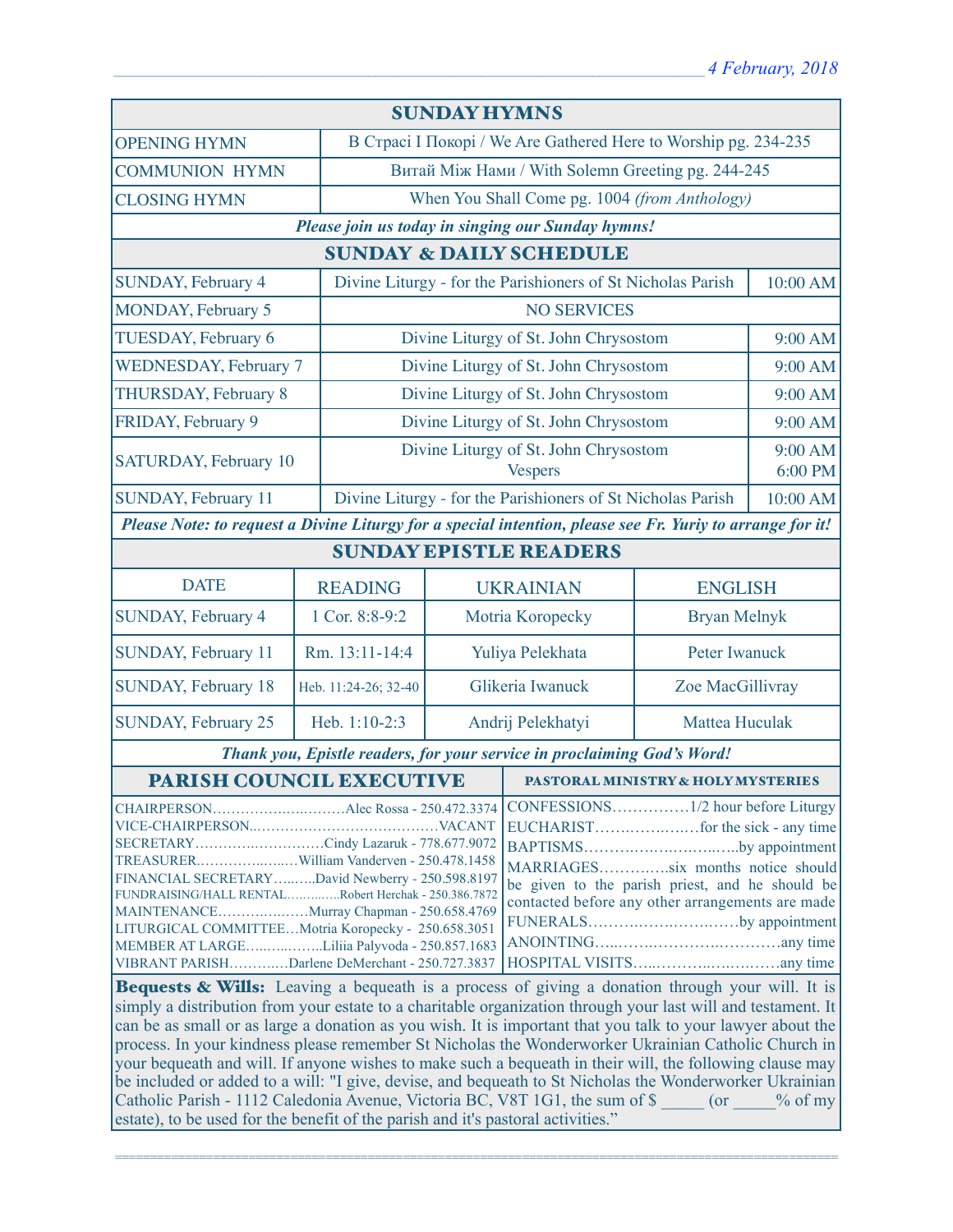### **Vibrant Parish Prayer**

**O** God, Creator of Heaven and Earth! Because of your indescribable love for us, you sent your Only-Begotten Son, Our Lord and Saviour, Jesus Christ - The Way, The Truth, and The Life and our Salvation. In His name, we turn to You. Strengthen our hearts and minds in Christian love and in unity of purpose as we strive to build a Vibrant Parish. Give us the grace to model our lives according to the Word of God. Instill in us the desire to pray and to celebrate the Holy Mysteries as one Christian Family in our Parish Community. Inspire us to follow Your great command to be a servant to the less fortunate among us! Grant this, O Lord, through the mercies and love for mankind of Your Only-Begotten Son with whom You are blessed, together with Your All-Holy, Good and Life-Giving Spirit, now and forever and ever. Amen!



## **The Vibrant Parish**

**A Place To Encounter The Living Christ** Through the word, the Holy Mysteries & Prayer, Serving One's Neighbor, Leadership Fostering & Serving Unity and Missionary Spirit (His Beatitude Sviatoslav)



#### **Молитва Живої Парафії**

**Г**осподи Ісусе Христе, Пастирю Добрий, як колись Ти пригорнув заблуканих овечок, щоб вони пізнали Твій голос і були Твоїм стадом, так і сьогодні глянь ласкаво з небесних висот на нашу парафію та зішли на неї Твого Святого Духа, щоб вона була місцем пізнання радості Доброї Новини. Скріплюй нас Твоєю присутністю та єднай нас кожночасно в молитві. Даруй нам духа служіння ближньому, щоб у нашій парафії кожний міг зустріти Тебе, милостивого Бога. Благослови наш духовний провід Твоєю мудрістю і дай, щоб ніхто з нас не шкодував ні часу, ні талантів, ні матеріальних дібр для розбудови Твого царства. Єднай нас у мирі та злагоді, щоб ми були Твоєю спільнотою любові. Всели в нас місійного духа, щоб ми стали тим світилом євангельського слова, молитви і добрих діл, що кличе кожного до участі в Божественному житті, щоб славилося, Спасе, Твоє Ім'я з безначальним Твоїм Отцем та пресвятим, благим і животворящим Твоїм Духом нині, і повсякчас, і на віки віків. Амінь.

# DIVINE LITURGY PROPERS

*The Divine Liturgy - An Anthology for Worship: Liturgy - pg. 388-461; propers - pg. 333, 610, 809* 

**Troparion, Tone 2:** When You went down to death, O Life Immortal,\* You struck Hades dead with the blazing light of Your divinity.\* When You raised the dead from the nether world,\* all the powers of heaven cried out:\* "O Giver of Life, Christ our God, glory be to You!"

**Troparion, Tone 1:** Rejoice, full of grace, Virgin Mother of God!\* From you there dawned the Sun of Righteousness, Christ our God,\* who enlightens those who dwell in darkness.\* And you,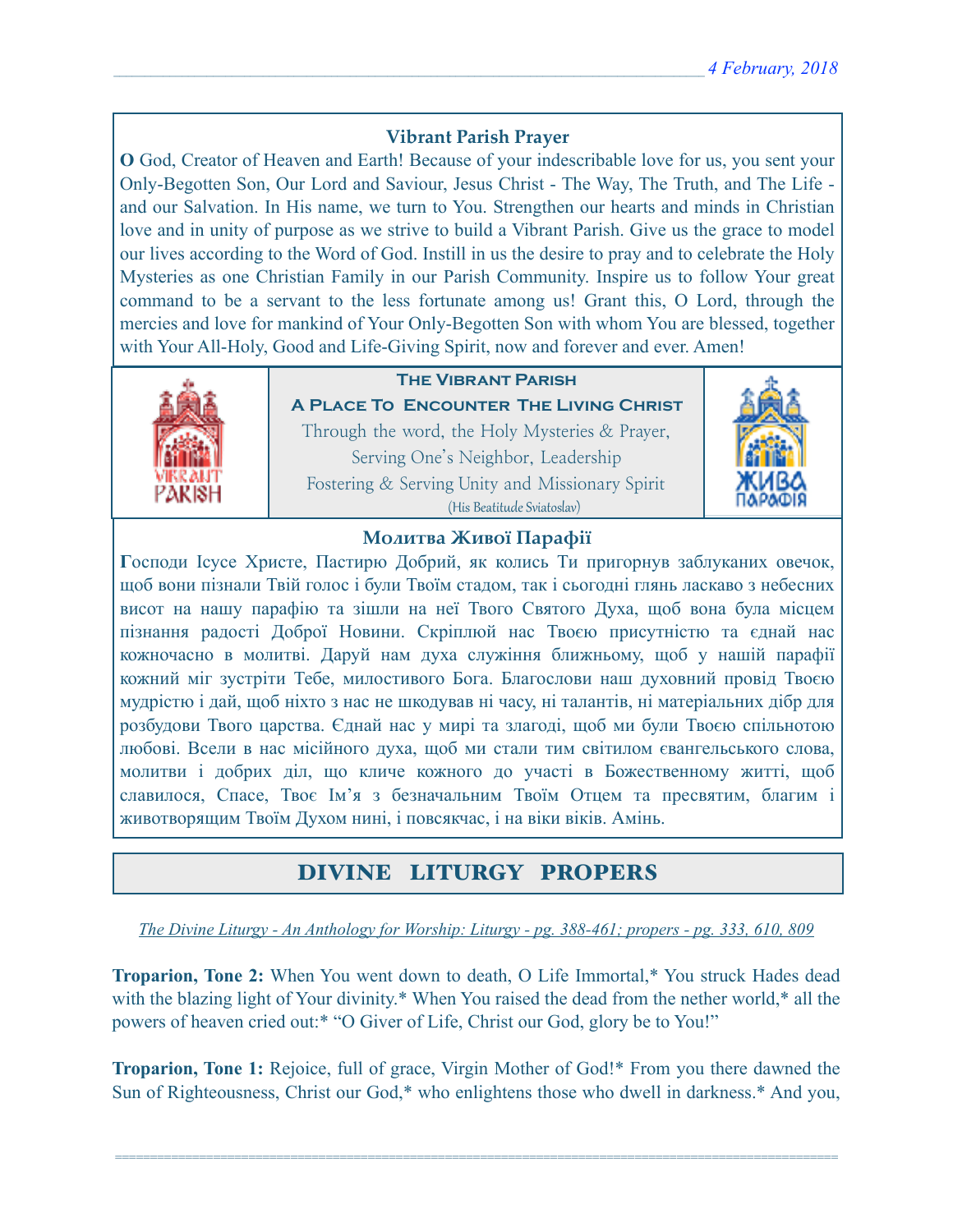O righteous Elder, be glad!\* You received in your embrace\* the Liberator of our souls,\* who grants us resurrection.

**Glory: Kontakion, Tone 1:** When You come on earth, O God, in glory,\* and the universe trembles,\* while the river of fire flows before the seat of judgement,\* and the books are opened and all secrets disclosed,\* then deliver me from the unquenchable fire,\* and count me worthy to stand at Your right hand,\* O Judge who are most just.

**Now: Kontakion, Tone 1:** By Your birth, You sanctified a virgin womb\* and fittingly blessed the hands of Simeon.\* You have come also now and saved us, O Christ our God;\* give peace to Your community in time of war,\* and strengthen its rulers, whom You love,\* for You alone,\* are the Lover of mankind.

**Prokeimenon, Tone 3:** Great is our Lord and great is His strength;<sup>\*</sup> and of His knowledge there is no end. *Verse:* Praise the Lord, for a psalm is good; may praise be sweet to Him.

**Epistle - 1 Corinthians 8:8-9:2 - A Reading from the first Letter of Saint Apostle Paul to Corinthians:** Brothers and sisters, 'food will not bring us close to God.' We are no worse off if we do not eat, and no better off if we do. But take care that this liberty of yours does not somehow become a stumbling-block to the weak. For if others see you, who possess knowledge, eating in the temple of an idol, might they not, since their conscience is weak, be encouraged to the point of eating food sacrificed to idols? So by your knowledge those weak believers for whom Christ died are destroyed. But when you thus sin against members of your family, and wound their conscience when it is weak, you sin against Christ. Therefore, if food is a cause of their falling, I will never eat meat, so that I may not cause one of them to fall. Am I not free? Am I not an apostle? Have I not seen Jesus our Lord? Are you not my work in the Lord? If I am not an apostle to others, at least I am to you; for you are the seal of my apostleship in the Lord.

**Alleluia, Tone 8:** *Verse:* Come, let us rejoice in the Lord; let us acclaim God our Saviour. *Verse:* Let us come before His face with praise, and acclaim Him in psalms.

**Gospel - Matthew 25:31-46 -** The Lord said: "When the Son of Man comes in his glory, and all the angels with him, he will sit upon his glorious throne, and all the nations will be assembled before him. And he will separate them one from another, as a shepherd separates the sheep from the goats. He will place the sheep on his right and the goats on his left. Then the king will say to those on his right, 'Come, you who are blessed by my Father. Inherit the kingdom prepared for you from the foundation of the world. For I was hungry and you gave me food, I was thirsty and you gave me drink, a stranger and you welcomed me, naked and you clothed me, ill and you cared for me, in prison and you visited me.' Then the righteous will answer him and say, 'Lord, when did we see you hungry and feed you, or thirsty and give you drink? When did we see you a stranger and welcome you, or naked and clothe you? When did we see you ill or in prison, and visit you?' And the king will say to them in reply, 'Amen, I say to you, whatever you did for one of these least brothers of mine, you did for me.' Then he will say to those on his left, 'Depart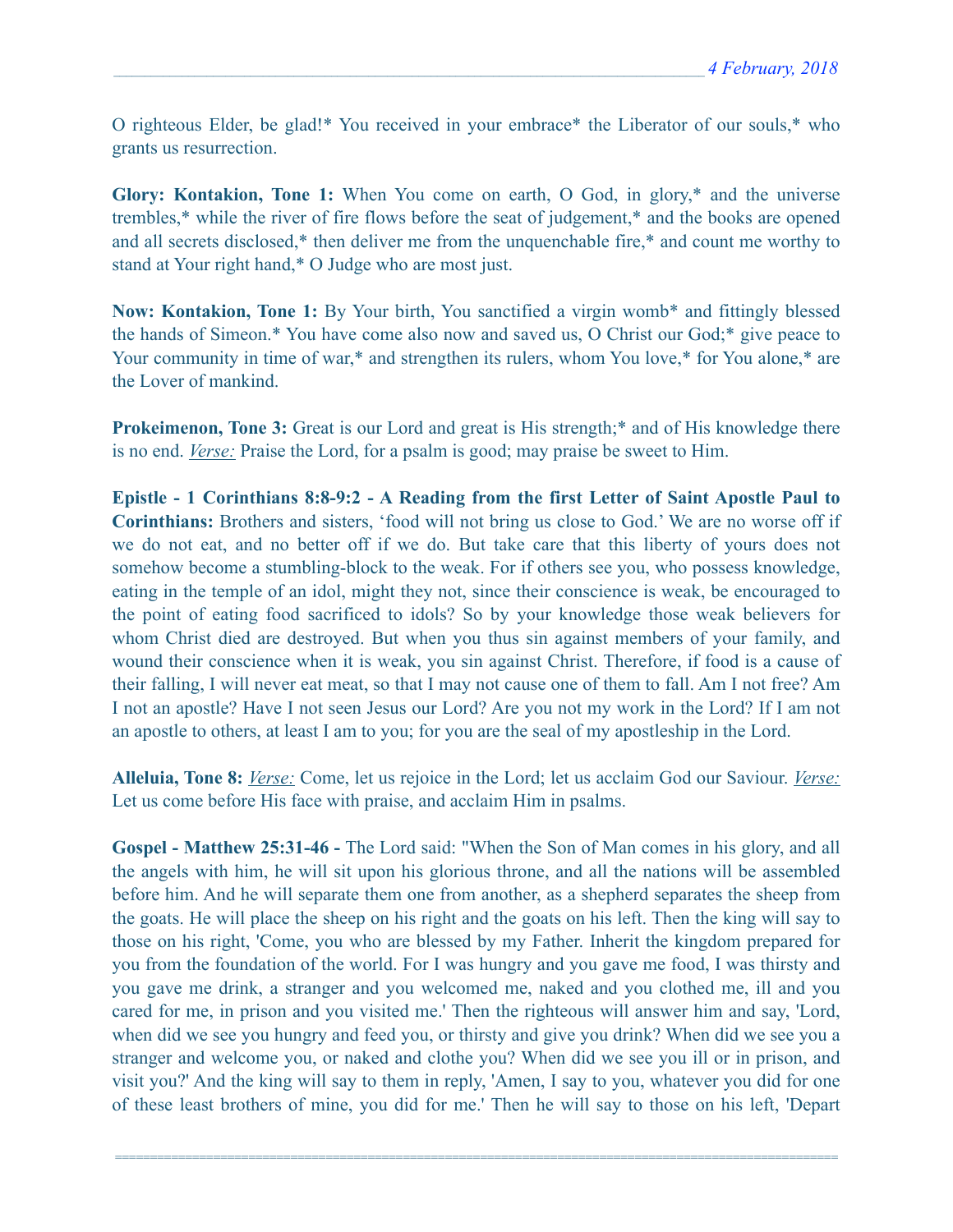from me, you accursed, into the eternal fire prepared for the devil and his angels. For I was hungry and you gave me no food, I was thirsty and you gave me no drink, a stranger and you gave me no welcome, naked and you gave me no clothing, ill and in prison, and you did not care for me.' Then they will answer and say, 'Lord, when did we see you hungry or thirsty or a stranger or naked or ill or in prison, and not minister to your needs?' He will answer them, 'Amen, I say to you, what you did not do for one of these least ones, you did not do for me.' And these will go off to eternal punishment, but the righteous to eternal life."

*Instead of* **"It is truly..."** *we sing:* O God-bearing Virgin, hope of Christians, protect and guard and save all those who put their trust in you.

**Irmos, Tone 3:** In the law, the shadow, and the scriptures, we the faithful see a figure: every male child that opens the womb shall be sanctified to God. Therefore do we magnify the firstborn Word and Son of the Father who is without beginning, the first-born Child of a Mother who had not known man.

**Communion Hymn:** Praise the Lord from the heavens;\* praise Him in the highest.\* Rejoice in the Lord, O you just;\* praise befits the righteous.\* Alleluia, alleluia,\* alleluia.

 $\iff$ 

**Тропар, глас 2:** Коли зійшов Ти до смерти, Життя безсмертне,\* тоді ад умертвив ти блистінням Божества.\* Коли ж і умерлих із глибин підземних воскресив Ти,\* всі сили небесні взивали:\* Життедавче, Христе Боже наш, слава Тобі.

**Тропар, глас 7:** 3нищив Ти хрестом Твоїм смерть,\* відчинив розбійникові рай,\* мироносицям плач на радість перемінив\* і апостолам звелів проповідувати,\* що воскрес Ти, Христе Боже,\* даючи світові велику милість.

**Слава: І нині: Кондак, глас 1:** Коли прийдеш, Боже, на землю зо славою\* і затрепече все,\* а ріка вогненна потече перед судищем,\* і книги розгортаються, і таємне з'являється,\* – тоді ізбав мене від вогню невгасимого\* і сподоби мене праворуч тебе стати,\* Судде найправедніший.

**Прокімен, глас 3:** Великий Господь наш і велика сила його,\* і розумові його немає міри. *Стих:* Хваліте Господа, бо благий псалом, Богові нашому нехай солодке буде хваління.

**Апостол - 1 Коринтян 8:8-9:2 - До Коринтян перше послання Святого Апостола Павла читання:** Браття і сестри, страва не зближує нас до Бога: коли не їмо, не втрачаємо нічого, ані коли їмо, не набуваємо нічого. Але глядіть, щоб оця ваша свобода не стала причиною падіння для слабких. Бо коли хтось побачить тебе, що маєш знання, як ти у капищі сів за стіл, то чи ж його сумління, бувши слабке, не буде заохочене їсти ідольські жертви? Таким то чином твоє знання погубить немічного брата, за якого Христос помер.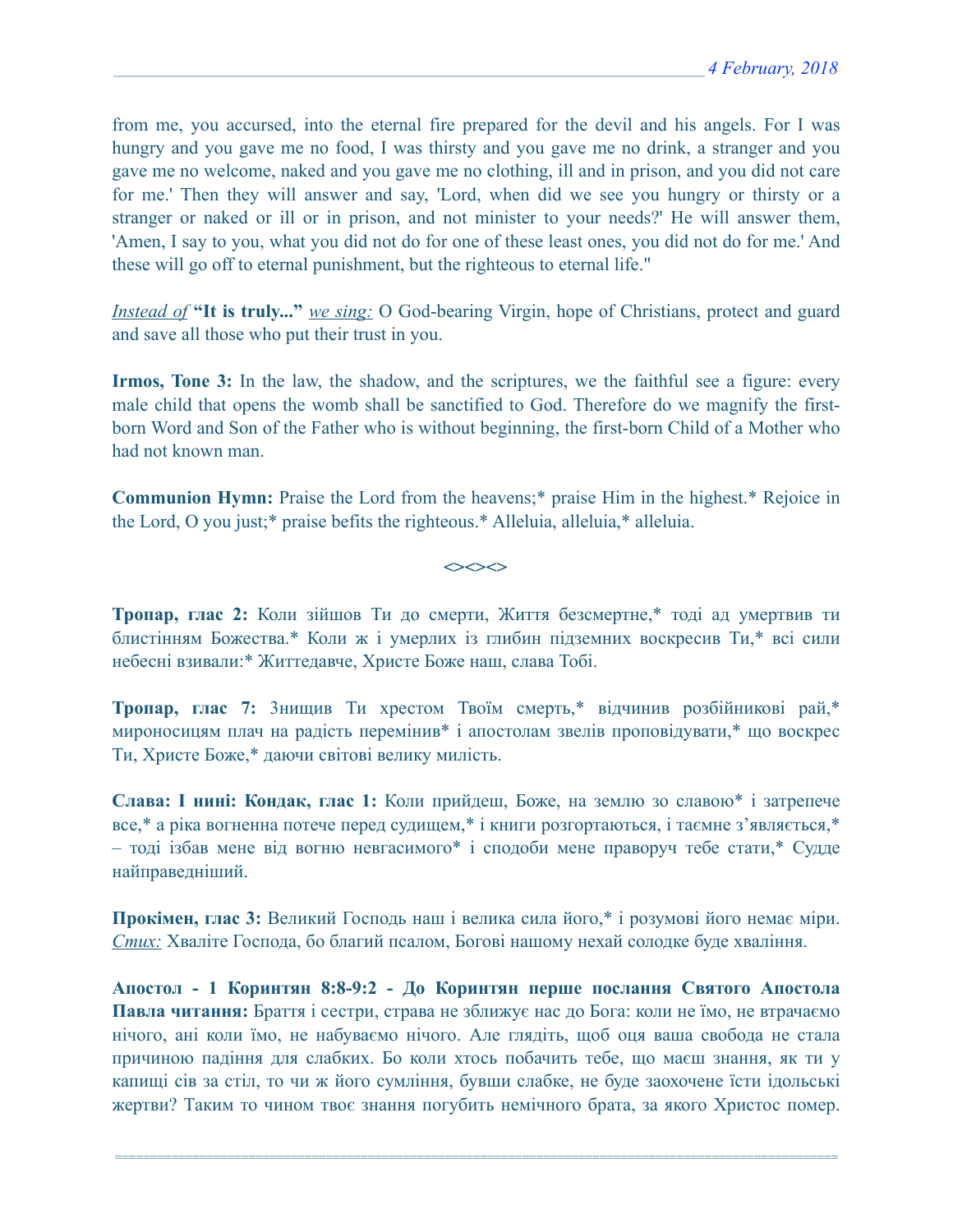Грішивши так проти братів і ранивши їх слабовите сумління, ви грішите проти Христа. Тому, якщо страва призводить брата мого до гріха, повік не буду їсти м'яса, щоб не спокушувати мого брата. Хіба я не вільний? Хіба я не апостол? Хіба я Ісуса, Господа нашого, не бачив? Хіба ви не моє діло у Господі? Коли іншим я не апостол, то бодай вам, бо ви, у Господі, є достовірним доказом мого апостольства.

**Алилуя, глас 8:** *Стих:* Прийдіте, возрадуємося Господеві, воскликнім Богу, Спасителеві нашому. *Стих:* Ідім перед лицем його з ісповіданням і псалмами воскликніть йому.

**Євангеліє - Матея 25:31-46 -** Сказав Господь: "Якже прийде Син Чоловічий у своїй славі, й ангели всі з ним, тоді він сяде на престолі своєї слави. І зберуться перед ним усі народи, і він відлучить їх одних від одних, як пастух відлучує овець від козлів; і поставить овець праворуч себе, а козлів ліворуч. Тоді цар скаже тим, що праворуч нього: Прийдіть, благословенні Отця мого, візьміть у спадщину Царство, що було приготоване вам від створення світу. Бо я голодував, і ви дали мені їсти; мав спрагу, і ви мене напоїли; чужинцем був, і ви мене прийняли; нагий, і ви мене одягли; хворий, і ви навідались до мене; у тюрмі був, і ви прийшли до мене. Тоді озвуться праведні до нього: Господи, коли ми бачили тебе голодним і нагодували, спрагненим і напоїли? Коли ми бачили тебе чужинцем і прийняли, або нагим і одягнули? Коли ми бачили тебе недужим чи в тюрмі й прийшли до тебе? А цар, відповідаючи їм, скаже: Істинно кажу вам: усе, що ви зробили одному з моїх братів найменших – ви мені зробили. Тоді скаже й тим, що ліворуч: Ідіть від мене геть, прокляті, в вогонь вічний, приготований дияволові й ангелам його; бо голодував я, і ви не дали мені їсти; мав спрагу, і ви мене не напоїли; був чужинцем, і ви мене не прийняли; нагим, і ви мене не одягнули; недужим і в тюрмі, і не навідались до мене. Тоді озвуться і ті, кажучи: Господи, коли ми бачили тебе голодним або спраглим, чужинцем або нагим, недужим або в тюрмі, і тобі не послужили? А він відповість їм: Істинно кажу вам: те, чого ви не зробили одному з моїх братів найменших – мені також ви того не зробили. І підуть ті на вічну кару, а праведники – на життя вічне."

**Причасний:** Хваліте Господа з небес,\* хваліте Його на висотах. Радуйтеся, праведні, у Господі,\* правим належить похвала. Алилуя, aлилуя, aлилуя!

# ANNOUNCEMENTS

- ✦**ANNUAL GENERAL MEETING:** Next Sunday, February 11 after Divine Liturgy & fellowship.
- ✦**MONDAY, FEBRUARY 12** first day of Lent.
- ✦**HAPPY BIRTHDAY** to all those who celebrated their birthdays this past week. May the Lord Our God continue to bless you abundantly and the Holy Mother of God protects you at all times. Многая Літа!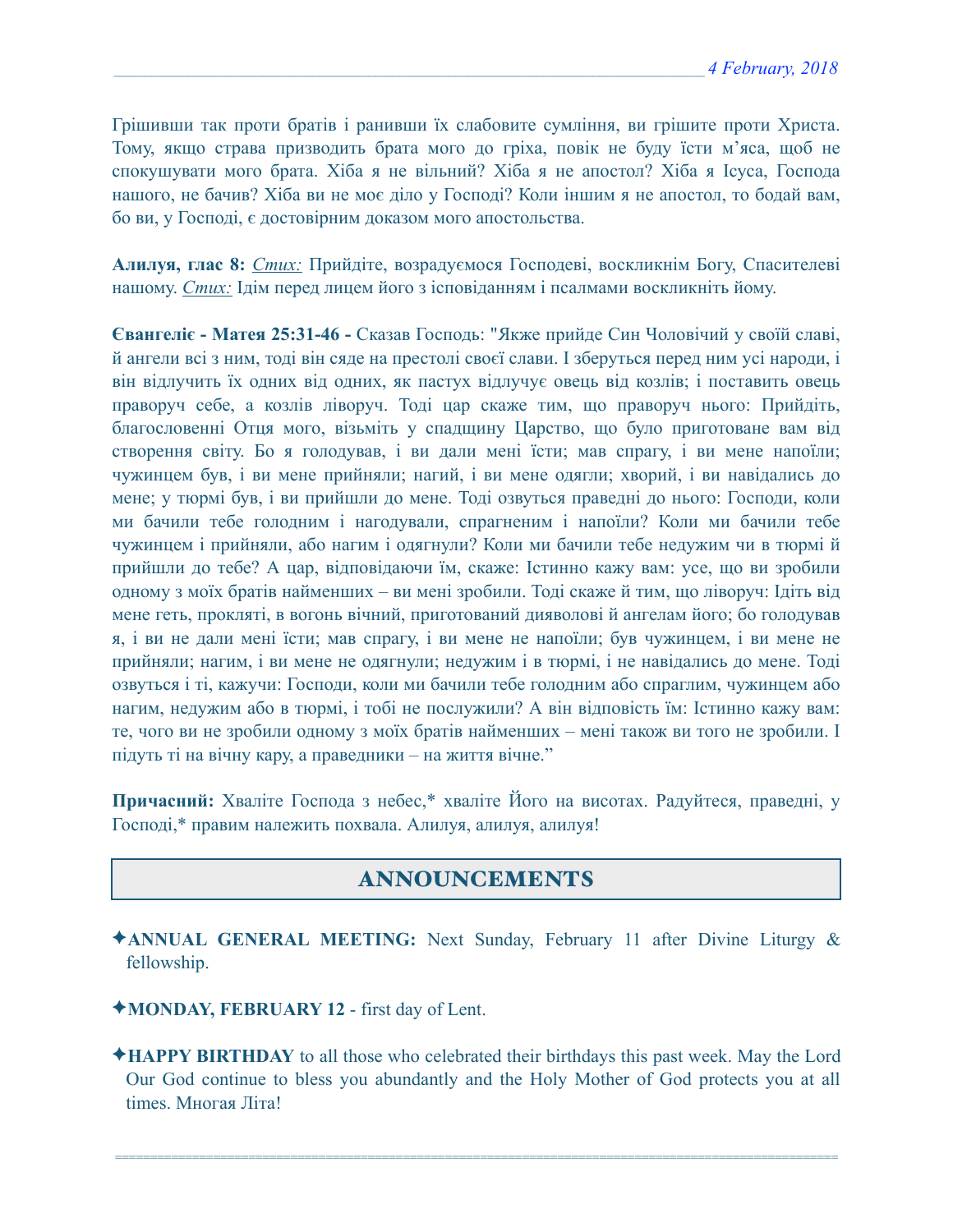- ✦**PRAYER REQUEST:** Please keep in your prayers NADIYA KRAWCHENKO, ARTHUR BOBAY, who are recovering after their surgeries, CORNELL BABIE and other members of our parish, our family and friends who are ailing, in hospitals, nursing homes and those who are not able to join actively in their community.
- ✦**ST. NICHOLAS BOOK STORE:** The Divine Liturgy An Anthology of Worship **\$25**; "Christ Our Pascha" Catechism of the Ukrainian Catholic Church/"Христос Наша Пасха" Катехизм Української Католицької Церкви - **\$25**; "Sing to Our God" hymn book - **\$15**; Молитовник "Прийдіте Поклонімся" - **\$10**.
- ✦**BISHOP VELYCHKOVSKY PILGRIMAGE TO UKRAINE:** The Bishop Velychkvosky Martyr's Shrine is conducting its 5th Velychkovsky Pilgrimage to Ukraine July 8th-29th, 2018. For 22 days we will be visiting places where Blessed Martyr Vasyl lived, worked and suffered. Some of the places will include: Lviv, Ternopil, Ivano-Frankivsk, Kovel, Kamianetz Podilsk, Kyiv, the Carpathian Mountains, Zarvanytsia,Pochaiv, etc. On this pilgrimage, we will have prayer services and hear stories of Blessed Vasyl's life as well as sight-seeing throughout Ukraine. Cost of the trip is \$4500 CDN which includes: flights from Winnipeg to Lviv/Kyiv to Winnipeg, travelling in air-conditioned bus throughout Ukraine, accommodations, meals and attractions. Travel and medical insurance is not included. For more information contact by email: [bvshrine@mymts.net](mailto:bvshrine@mymts.net) or phone 204.338.7321. Book as soon as possible as space is limited to 17 pilgrims. Deadline for reservations is March 1,2018. The tour is conducted by Fr. John Sianchuk, C.Ss.R. & Mary Jane Kalenchuk.
- ✦**TRAVELING ICON:** Anyone interested in gracing their home with Christ The Teacher Icon can call Darlene DeMerchant at 250.727.3837.
- ✦**PARISH CALENDAR OF BIRTHDAYS & ANNIVERSARIES:** If you would like to be included in our Parish Calendar of Birthday and Anniversary celebrations, please put date in our calendar located at the church vestibule. Each week, we will list the names in our parish bulletin so we can celebrate these happy occasions together!
- ✦**JOIN OUR CHOIR:** Do you enjoy singing? Please consider joining our St Nicholas Parish Choir and remember that we ALWAYS looking for new members! Contact Motria Koropecky for details at 250.658.3051.
- ✦**CATECHISM ANNOUNCEMENT:** "*And they were bringing to Him also the infants, in order that He may be touching them; but after the disciples saw it, they rebuked them. But Jesus called them to Himself and said, Let alone the little children to come to Me, and cease hindering them; for of such is the kingdom of God*." We are happy to welcome all children to our St. Nicholas The Wonderworker catechism program. Weekly classes are scheduled Sunday morning during Divine Liturgy. We want your children to learn more about their Catholic faith, sacred scripture, feast days, and religious practices and customs of the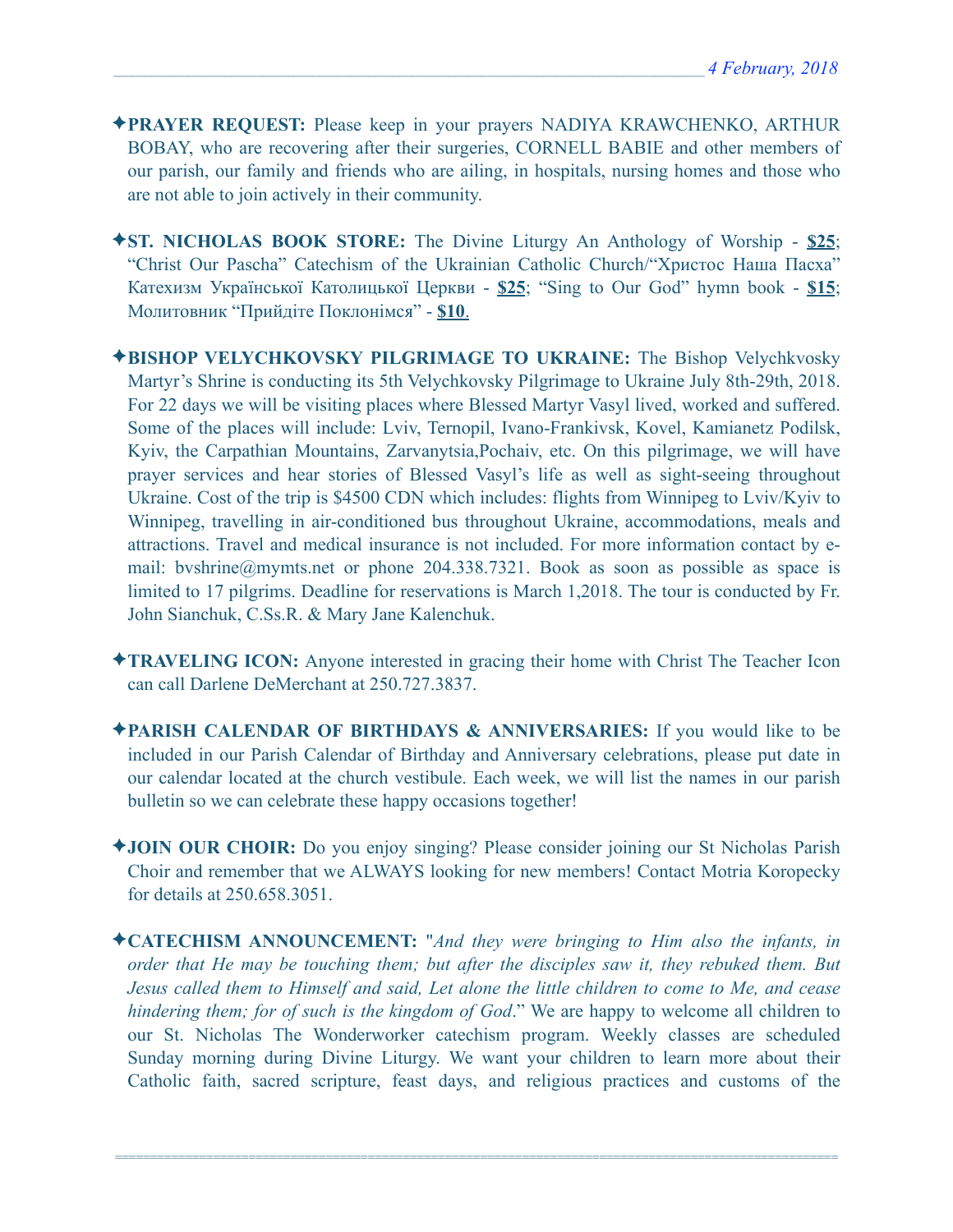Ukrainian Catholic church. If you have any questions, please do not hesitate to contact Marian Chalifoux at 250.507.1005.

- ✦**THRIFTY'S PRE-PAID FOOD CARDS** We all have to buy groceries. Why not have 6% of it returned back to the church at no extra charge! Cards are available in \$100, \$200, and \$500 denominations. Talk to Alec after today's liturgy to pre- order your cards. We need to sell A LOT of them! We encourage you to consider purchasing them for yourselves as gifts too.
- ✦**BE A STEWARD:** Have you ever wondered what more can you do to help our parish? Here are some suggestions: **Steward** of property security; **Steward** of grounds cleaning; **Steward** of cleaning church; **Steward** of church linen; **Steward** of outreach; **Steward** of caring; **Steward** of prayer; **Steward** of service. Quite often, our homebound or senior members, once active in their younger years, want to find purpose in their senior years. It's not only about doing but about "BEING" present to others. Contact Fr. Yuriy **OR** Darlene DeMerchant for more information. You will be amazed how "BEING" can make a difference.
- ✦**PARISH LIBRARY:** please visit our parish library and browse through the books on spirituality, church history, iconography, history of the Ukrainians in Canada, children's books and more… The library is located in the church vestibule. Please use a library book sign out form when borrowing a book.
- ✦**SUNDAY COFFEE VOLUNTEERS** act as hosts and serve light refreshments following the Sunday morning Divine Liturgy, providing an opportunity for the faithful to socialize with friends and visitors following their shared worship experience. We thank all of our parishioners who kind volunteer to serve refreshments. Whether you are new to the Parish, or are a longtime members, please join us for coffee.
- ✦**WE SHARE THE AIR:** Please keep it healthy and fragrant free. Someone in this area is scent-sitive. The chemicals used in scented products can make some people sick, especially those with fragrance sensitivities, asthma, allergies and other respiratory ailments. PLEASE DO NOT \*wear perfume, cologne, lotion, aftershave and other fragrances; \*USE unscented personal care products. Be Sensitive to Others. Thank you for your understanding. *St. Nicholas parish.*
- ✦**JANUARY 28, SUNDAY DONATIONS:** Coffee: \$45.25; Vigil lights: \$10.75; Loose collection: \$45.00; Envelope collection: \$555.00; Pre-authorized donations Jan 22 to Jan 28: \$120.00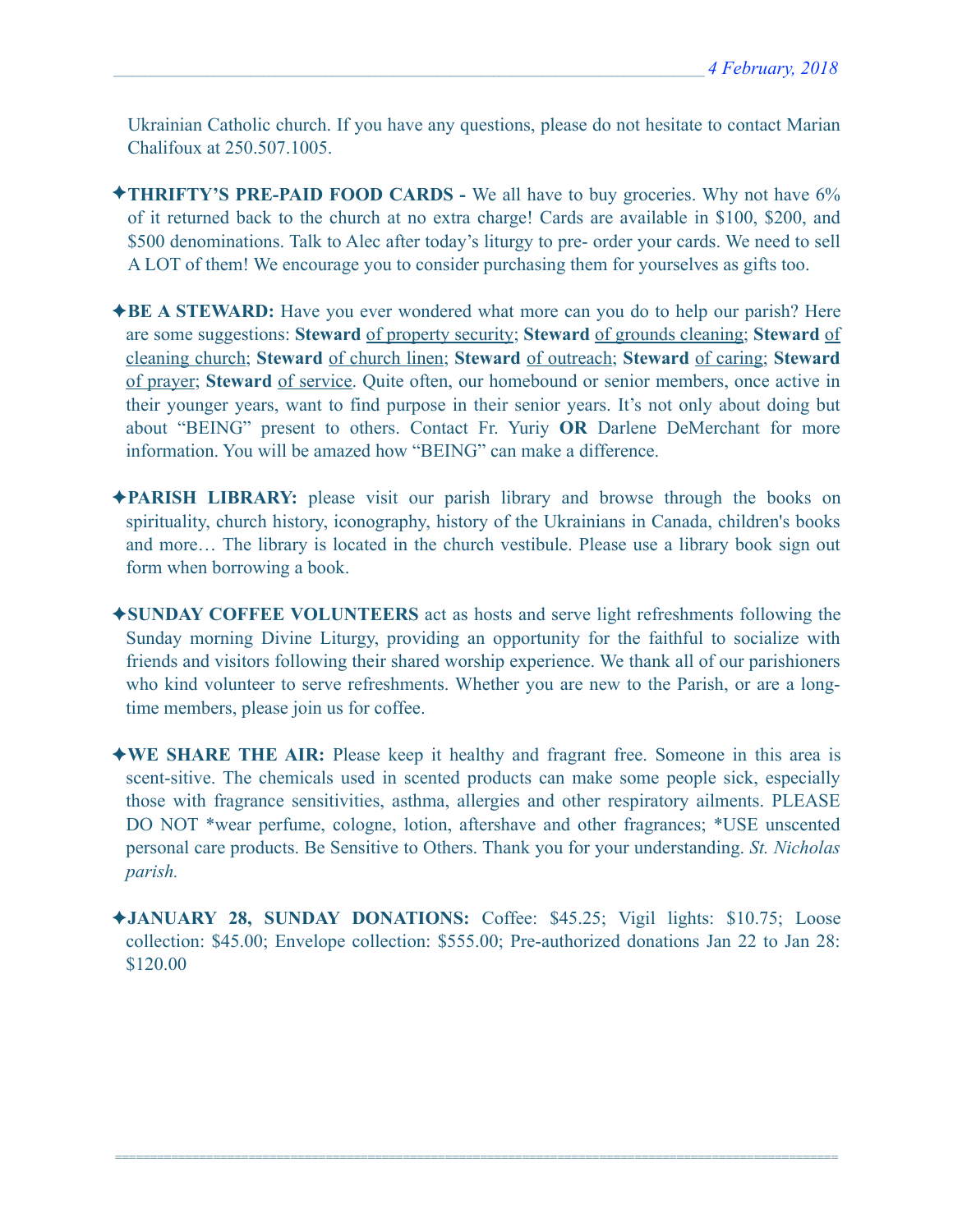# \* ST. NICHOLAS EASTER FOOD FAIR \*

Saturday, March 17, 2018 11:00 am - 2:00 pm

| <b>FOOD PREPARATION SCHEDULE</b>            |                                 |                  |                                                           |  |  |  |
|---------------------------------------------|---------------------------------|------------------|-----------------------------------------------------------|--|--|--|
| <b>DATE</b>                                 | <b>TASK</b>                     | <b>TIME</b>      | <b>VOLUNTEERS</b>                                         |  |  |  |
| Tue. Feb. 6                                 | Steam and rib cabbage           | 10:00 - 12:30 pm | Need $5-6$ volunteers                                     |  |  |  |
| Thu. Feb. 8                                 | Make cabbage rolls              | 9:30 - I:00 pm   | Need 12-15 volunteers                                     |  |  |  |
| Sat. Feb. 10                                | Package frozen cabbage rolls    | 9:00 - 10:30 am  | Need 2-3 volunteers                                       |  |  |  |
| Tue. Feb. 13                                | Make & bake paskas              | 8:30 - 1:00 pm   | Need 5-6 volunteers                                       |  |  |  |
| Tue. Feb. 20                                | Peel potatoes                   | 8:30 - 10:00 am  | Need 2 volunteers                                         |  |  |  |
| Wed. Feb. 21                                | Make potato/sauerkraut balls    | 8:30 - II:00 am  | Need $5-6$ volunteers                                     |  |  |  |
| Thu. Feb. 22                                | Make pyrohy                     | 9:00 - 1:00 pm   | Need 25+ volunteers                                       |  |  |  |
| Sat. Feb. 24                                | Bag frozen pyrohy               | 9:00 - II:30 am  | Need 3-4 volunteers                                       |  |  |  |
| Tue. Feb. 27                                | Make beet/horseradish relish    | 9:00 - 10:30 am  | Need 3 volunteers                                         |  |  |  |
| Thu. Mar. I                                 | Package beet/horseradish relish | 10:00 - II:00 am | Need 2 volunteers                                         |  |  |  |
| Tue. Mar. 6                                 | Steam & rib cabbage (possible)  | 10:00 - 12:30 pm | Need $5-6$ volunteers                                     |  |  |  |
| Thu. Mar. 8                                 | Make & bake babkas              | 8:30 - 1:00 pm   | Need 5-6 volunteers                                       |  |  |  |
| Thu. Mar. 15                                | Make cabbage rolls (possible)   | 9:30 - 1:00 pm   | Need 12-15 volunteers                                     |  |  |  |
| Fri. Mar. 16                                | Set up tables. pricing, signs   | $8:30 - 4:00$ pm | Need 5-6 volunteers                                       |  |  |  |
| Sat. Mar. 17                                | <b>FOOD FAIR</b>                | 8:30 - 4:00 pm   | Need 20+ volunteers<br>for set up, sales $\&$<br>clean up |  |  |  |
| <b>NOTE: NO HOT LUNCH at this Food Fair</b> |                                 |                  |                                                           |  |  |  |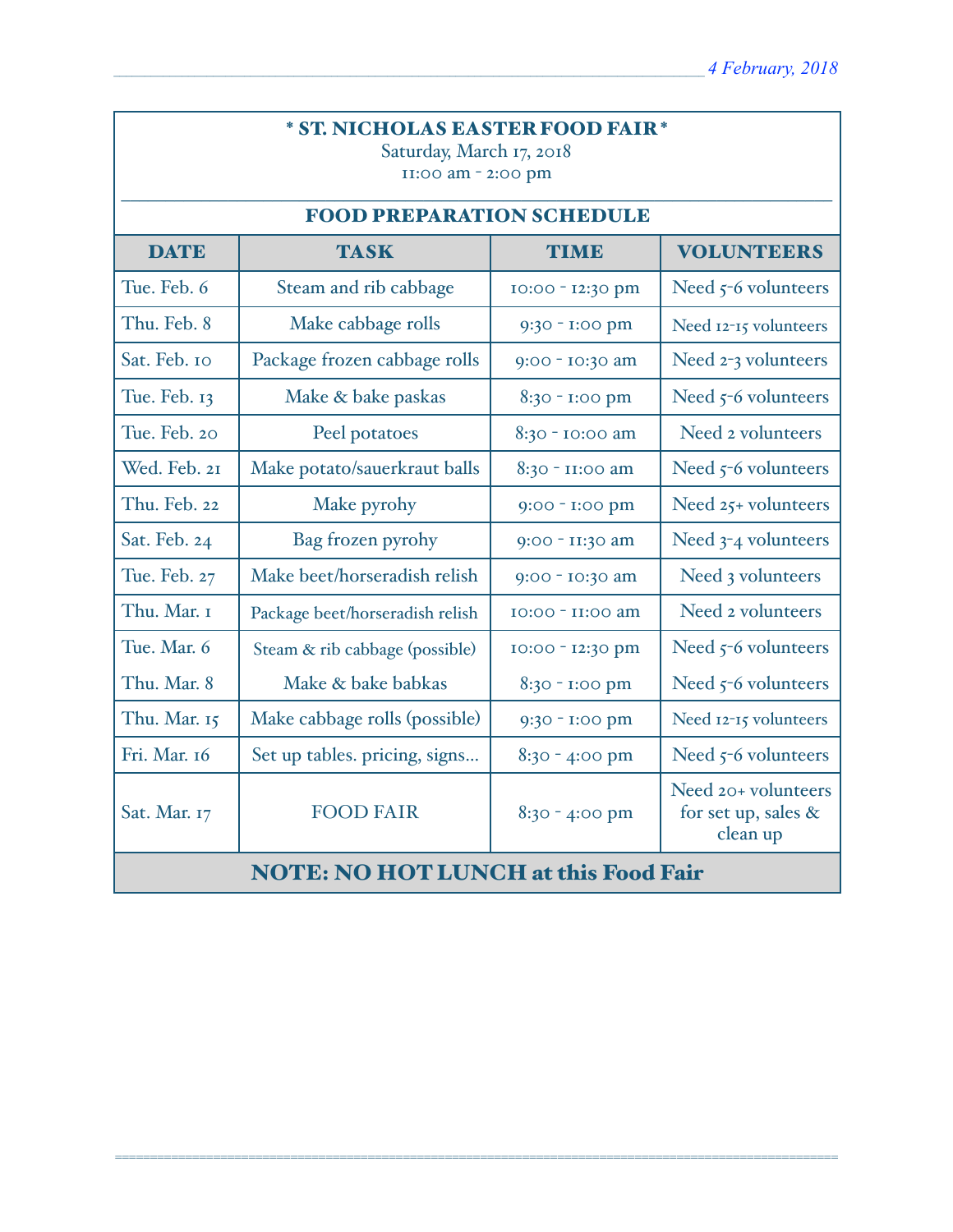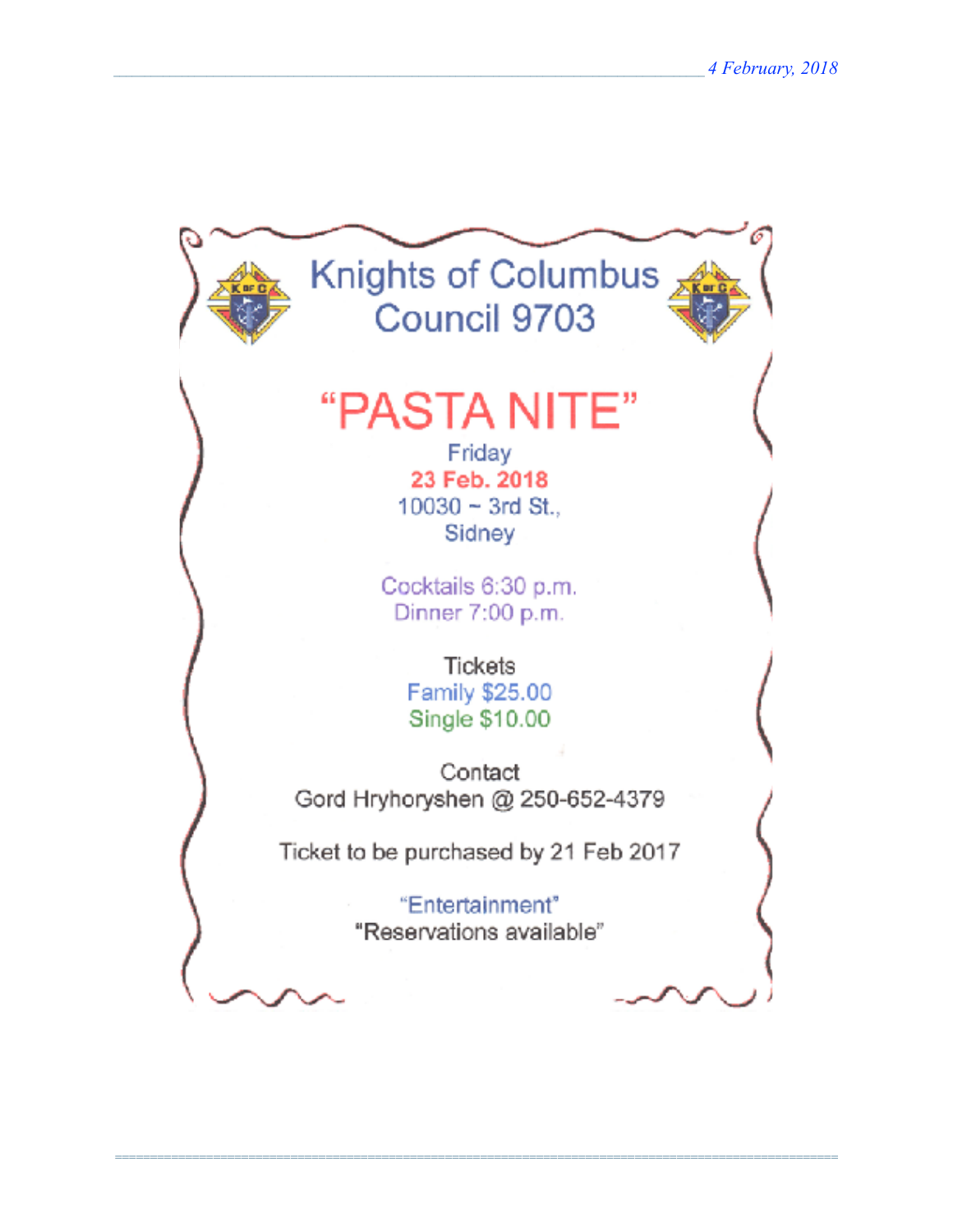### READING THE CATECHISM *"CHRIST - OUR PASCHA"*



 *2. The Liturgy of the Word (Liturgy of the Catechumens)*

*#355* After his baptism by John in the Jordan, Jesus began his preaching, crying out: "The time is fulfilled, and the kingdom of God has come near; repent, and believe in the good news" (Mk 1:15). He preaches the kingdom for three years and brings it to fruition in the Paschal Mystery. At the Mystical Supper, Christ



gave the apostles a share in the kingdom - his divine life - through the Word and the Eucharist.

*#356* This joining of the Word and the Mystery is not a coincidence. As the Mother of God first received the Word into her heart and united herself to him, so also we receive the Word into our hearts and put it into practice when we join ourselves to him in the mystery of Communion: "My mother and my brothers are those who hear the word of God and do it" (Lk 8:21; see Mt 12:50 and Mk 3:35). This is why in the Divine Liturgy Christ feeds us first with his Word (in the Epistle, the Gospel, and the homily), and then with his Body and Blood (Communion).

*#357* We approach the Liturgy of the Word not as a simple recollection of Christ's preaching long ago, but rather as the living Word. Christ continues to preach today, and we not only read this Word but also receive it as nourishment (see Lk 24:13-34). Through the proclaimed and preached Word in the liturgical assembly, Christ himself addresses the whole Church community and every member individually.

#### *a. The Exclamation "Blessed be the Kingdom" and the Litany of Peace*

*#358* As the public activity of Christ began with the proclamation that God's kingdom was at hand, so the Liturgy begins with the announcement that the kingdom is present. Signing the Holy Table with the Gospel Book cross-wise, the priest exclaims: "Blessed be the kingdom of the Father, and of the Son, and of the Holy Spirit, now and for ever and ever." To this the participants at the Liturgy respond: "Amen" (from the Hebrew, meaning let it be so). By this response they assert that the kingdom is truly among us and that they long for it to thrive and grow.

*#359* In the Litany of Peace we bring before the Lord the Church's prayer for the whole world. This is the way the liturgical assembly affirms the manifestation of God's kingdom. The Church's prayer for the world is an expression of faith that all is in the hands of the Lord. It also expresses our readiness to accept from the Lord whatever answer he might wish to give. The